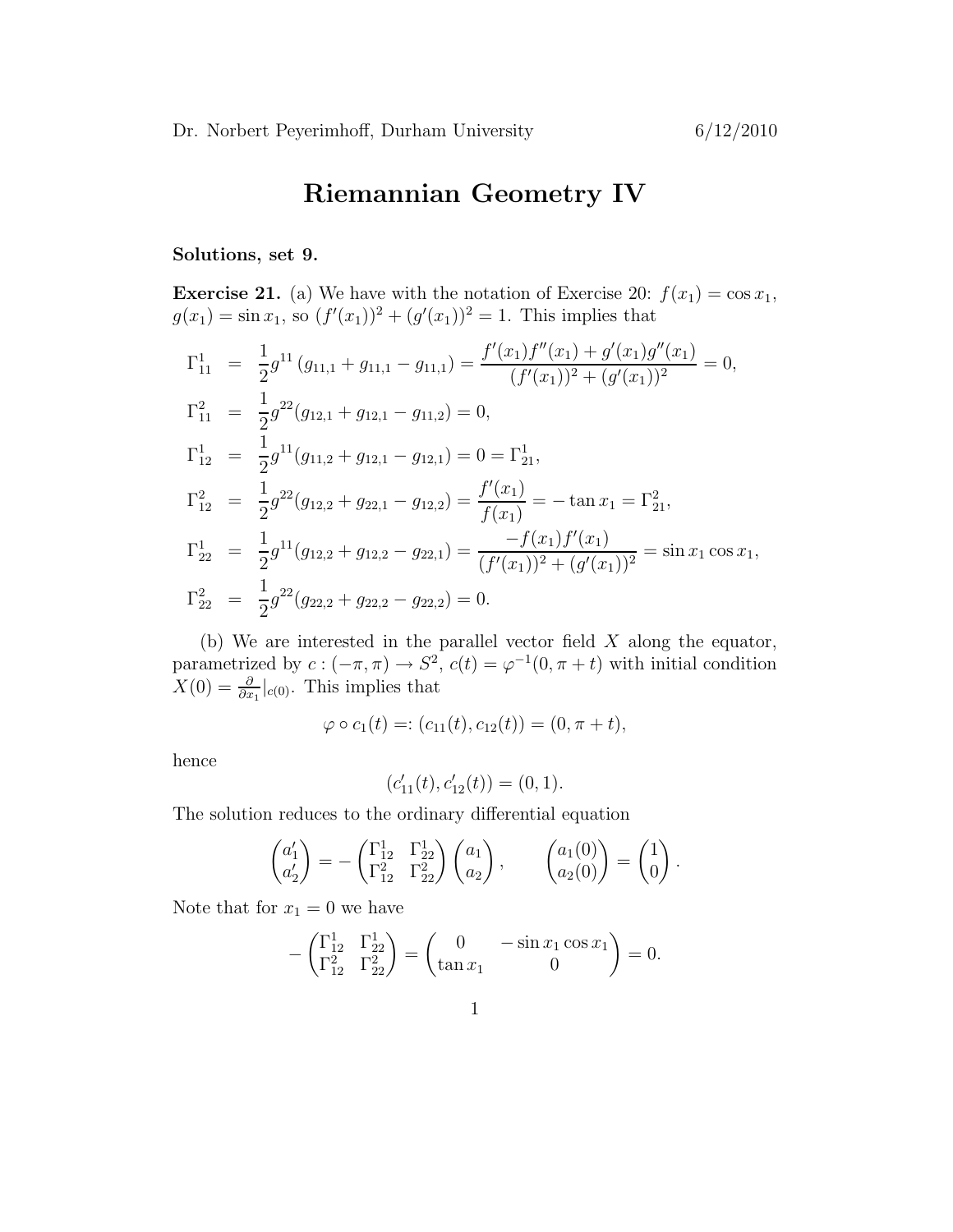So the differential equations are simply  $a'_1 \equiv 0 \equiv a'_2$  which, together with  $a_1(0) = 1, a_2(0) = 0$  implies that

$$
\begin{pmatrix} a_1(t) \\ a_2(t) \end{pmatrix} = \begin{pmatrix} 1 \\ 0 \end{pmatrix}.
$$

So we end up with  $X(t) = \frac{\partial}{\partial x_1}|_{c(t)}$ .

(c) From

$$
A^2 = \begin{pmatrix} -ab & 0\\ 0 & -ab \end{pmatrix}
$$

we conclude that

$$
A^{2k} = (-1)^k \begin{pmatrix} (ab)^k & 0 \\ 0 & (ab)^k \end{pmatrix},
$$
  

$$
A^{2k+1} = (-1)^k \begin{pmatrix} 0 & -a(ab)^k \\ b(ab)^k & 0 \end{pmatrix},
$$

so

$$
\begin{array}{rcl}\n\text{Exp}(tA) & = & \sum_{k=0}^{\infty} (-1)^k \frac{t^{2k}}{(2k)!} \begin{pmatrix} (\sqrt{ab})^{2k} & 0\\ 0 & (\sqrt{ab})^{2k} \end{pmatrix} \\
& + \sum_{k=0}^{\infty} (-1)^k \frac{t^{2k+1}}{(2k+1)!} \begin{pmatrix} 9 & -\sqrt{\frac{a}{b}} (\sqrt{ab})^{2k+1} \\ \sqrt{\frac{b}{a}} (\sqrt{ab})^{2k+1} & 0 \end{pmatrix} \\
& = & \begin{pmatrix} \cos(\sqrt{abt}) & -\sqrt{\frac{a}{b}} \sin(\sqrt{abt}) \\ \sqrt{\frac{b}{a}} \sin(\sqrt{abt}) & \cos(\sqrt{abt}) \end{pmatrix}.\n\end{array}
$$

(d) We have  $\varphi \circ c_2(t) = (\pi/4, \pi + t) = (c_{21}(t), c_{22}(t))$  and  $Y(0) = \frac{\partial}{\partial x_1}|_{c_2(0)}$ . This translates into the ordinary differential equation

$$
\begin{pmatrix} a'_1 \\ a'_2 \end{pmatrix} = \begin{pmatrix} 0 & -\frac{1}{2} \\ 1 & 0 \end{pmatrix} \begin{pmatrix} a_1 \\ a_2 \end{pmatrix}, \qquad \begin{pmatrix} a_1(0) \\ a_2(0) \end{pmatrix} = \begin{pmatrix} 1 \\ 0 \end{pmatrix}.
$$

Using (c), we conclude that

$$
\begin{pmatrix} a_1'(t) \\ a_2'(t) \end{pmatrix} = \text{Exp}(t \begin{pmatrix} 0 & -1/2 \\ 1 & 0 \end{pmatrix}) \begin{pmatrix} 1 \\ 0 \end{pmatrix}
$$

$$
= \begin{pmatrix} \cos(\frac{t}{\sqrt{2}}) & -\sqrt{\frac{1}{2}} \sin(\frac{t}{\sqrt{2}}) \\ \sqrt{2} \sin(\frac{t}{\sqrt{2}}) & \cos(\frac{t}{\sqrt{2}}) \end{pmatrix} \begin{pmatrix} 1 \\ 0 \end{pmatrix} = \begin{pmatrix} \cos(\frac{t}{\sqrt{2}}) \\ \sqrt{2} \sin(\frac{t}{\sqrt{2}}) \end{pmatrix}
$$

.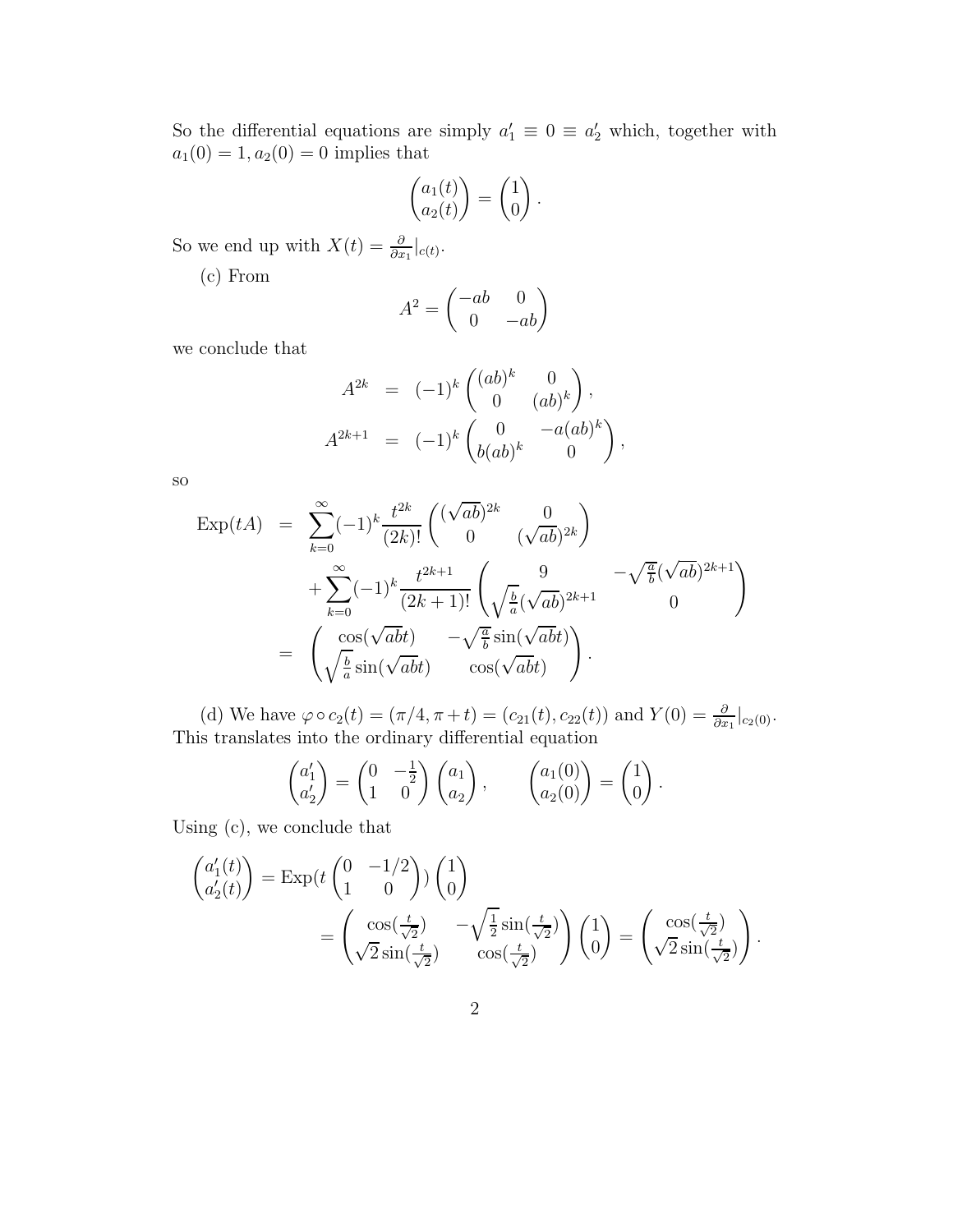So the parallel vector field  $Y$  along  $c_2$  is given by

$$
Y(t) = \cos(\frac{t}{\sqrt{2}})\frac{\partial}{\partial x_1}\Big|_{c_2(t)} + \sin(\frac{t}{\sqrt{2}})\sqrt{2}\frac{\partial}{\partial x_2}\Big|_{c_2(t)}.
$$

Note that  $\frac{\partial}{\partial x_1}|_{c_2(t)}$  and  $\sqrt{2}\frac{\partial}{\partial x}$  $\frac{\partial}{\partial x_2}\big|_{c_2(t)}$  form an orthonormal basis of  $T_{c_2(t)}S^2$ , so  $Y(t)$  is a rotating vector field along the parallel  $c_2$ , similarly to the calculations for the hyperbolic plane (see Example 27).

**Exercise 22.** Assume first that there are global vector fields  $\tilde{X}, \tilde{Y} : M \rightarrow$ TM with  $\tilde{X}(c(t)) = X(t)$  and  $\tilde{Y}(c(t)) = Y(t)$  for all  $t \in [a, b]$ . Since the Levi-Civita connection is Riemannian, we conclude that

$$
\frac{d}{dt}\Big|_{t}\langle X,Y\rangle = \frac{d}{dt}\Big|_{t}\left(\langle \tilde{X},\tilde{Y}\rangle \circ c\right) = c'(t)\left(\langle \tilde{X},\tilde{Y}\rangle\right)
$$
\n
$$
= \langle \nabla_{c'(t)}\tilde{X},Y(t)\rangle + \langle X(t),\nabla_{c'(t)}\tilde{Y}\rangle = \langle \frac{D}{dt}X(t),Y(t)\rangle + \langle X(t),\frac{D}{dt}Y(t)\rangle = 0,
$$

since the vector fields X, Y are parallel along c. But this implies that  $t \mapsto$  $\langle X(t), Y(t) \rangle$  is a constant function, i.e. the parallel transport  $P_c : T_{c(a)}M \rightarrow$  $T_{c(b)}M$  is an isometry, since

$$
\langle P_c X(a), P_c Y(a) \rangle = \langle X(b), Y(b) \rangle = \langle X(a), Y(a) \rangle.
$$

Now assume that  $X, Y$  don't have global extensions. Assume that there is a coordinate chart  $\varphi : (x_1, \ldots, x_n) : U \to V$  with  $c([a, b]) \subset U$ . Then we can write

$$
X(t) = \sum a_j(t) \frac{\partial}{\partial x_j} \Big|_{c(t)}, \quad Y(t) = \sum b_j(t) \frac{\partial}{\partial x_j} \Big|_{c(t)},
$$

and we have

$$
\frac{d}{dt}\langle X,Y\rangle = \frac{d}{dt}\left(\sum_{j,k} a_j b_k \left(\langle \frac{\partial}{\partial x_j}, \frac{\partial}{\partial x_k}\rangle \circ c\right)\right).
$$

As previously, the Riemannian property of the Levi-Civita connection yields

$$
\frac{d}{dt}\left(\langle \frac{\partial}{\partial x_j}, \frac{\partial}{\partial x_k}\rangle \circ c\right) = \langle \nabla_{c'(t)}\frac{\partial}{\partial x_j}, \frac{\partial}{\partial x_k}\Big|_{c(t)}\rangle + \langle \frac{\partial}{\partial x_j}\Big|_{c(t)}, \nabla_{c'(t)}\frac{\partial}{\partial x_k}\rangle.
$$